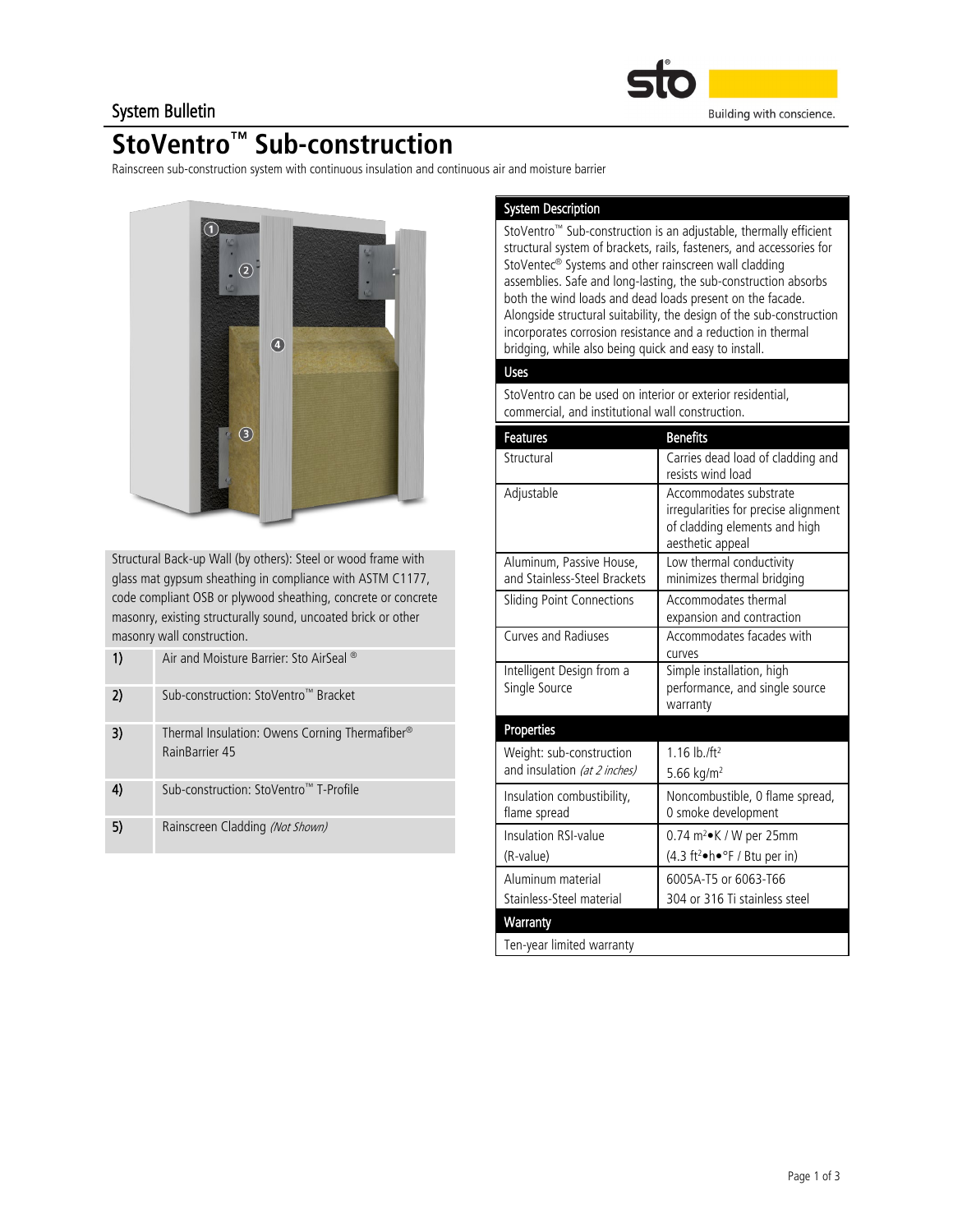

# **StoVentro™ Sub-construction**

Rainscreen sub-construction system with continuous insulation and continuous air and moisture barrier

#### System Depth and Measurements

StoVentro™ Sub-construction can accommodate system depths of  $\sim$ 2" to  $\sim$  15" from the substrate/sheathing to the fastening flange of the T-Profile. To size your system, use the table below, then add the depth of the desired cladding. There is 1-3/16 in (30mm) adjustability with each bracket. If Thermal Blocking Element is used with bracket, add appropriate thickness listed in StoVentro Sub-construction details.

| <b>INSULATION</b><br>Imperial | <b>INSULATION</b><br>Metric | <b>BRACKET</b>                               | <b>MIN DIMENSION</b><br>Imperial | <b>MAX DIMENSION</b><br>Imperial | <b>MIN DIMENSION</b><br>Metric | <b>MAX DIMENSION</b><br>Metric |
|-------------------------------|-----------------------------|----------------------------------------------|----------------------------------|----------------------------------|--------------------------------|--------------------------------|
| N/A                           | N/A                         | 40mm                                         | $1 - 11/16$ in                   | $2 - 7/8$ in                     | 42.7 mm                        | 72.7 mm                        |
| $1$ in                        | 25.4 mm                     | 60mm                                         | $2 - 7/16$ in                    | $3 - 5/8$ in                     | 62.7 mm                        | 92.7 mm                        |
| $1.5$ in                      | 38.1 mm                     | 60mm                                         | $2 - 7/16$ in                    | $3 - 5/8$ in                     | 62.7 mm                        | 92.7 mm                        |
| $2$ in                        | 50.8 mm                     | 80mm                                         | $3 - 1/4$ in                     | 4-7/16 in                        | 82.7 mm                        | 112.7 mm                       |
| $2.5$ in                      | 63.5 mm                     | 100mm                                        | $4 - 1/16$ in                    | $5 - 1/4$ in                     | 102.7 mm                       | 132.7 mm                       |
| 3 in                          | 76.2 mm                     | 100mm                                        | $4 - 1/16$ in                    | $5 - 1/4$ in                     | 102.7 mm                       | 132.7 mm                       |
| $3.5$ in                      | 88.9 mm                     | 120mm                                        | 4-13/16 in                       | 6 in                             | 122.7 mm                       | 152.7 mm                       |
| 4 in                          | 101.6 mm                    | 120mm                                        | 4-13/16 in                       | 6 in                             | 122.7 mm                       | 152.7 mm                       |
| 4.5 in                        | 114.3 mm                    | 140mm                                        | $5 - 5/8$ in                     | 6-13/16 in                       | 142.7 mm                       | 172.7 mm                       |
| $5$ in                        | 127.0 mm                    | 160mm                                        | $6 - 3/8$ in                     | 7-9/16 in                        | 162.7 mm                       | 192.7 mm                       |
| $5.5$ in                      | 139.7 mm                    | 160mm                                        | $6 - 3/8$ in                     | 7-9/16 in                        | 162.7 mm                       | 192.7 mm                       |
| 6 in                          | 152.4 mm                    | <b>180mm</b>                                 | $7 - 3/16$ in                    | $8 - 3/8$ in                     | 182.7 mm                       | 212.7 mm                       |
| $6.5$ in                      | 165.1 mm                    | 200mm                                        | 8 in                             | $9 - 3/16$ in                    | 202.7 mm                       | 232.7 mm                       |
| 7" (177.8mm)                  | 177.8 mm                    | 200mm                                        | 8 in                             | $9 - 3/16$ in                    | 202.7 mm                       | 232.7 mm                       |
| $7.5 + in*$                   | $190.5 + mm$                | 220mm to                                     | $8 - 3/4$ to                     | 9-15/16 to                       | 222.7 - 362.7 mm               | 252.7 - 392.7 mm               |
|                               |                             | $360$ mm <sup><math>\textdegree</math></sup> | $14 - 1/4$ in                    | $1'$ 3-7/16 in                   |                                |                                |

\*Custom insulation configuration

^StoVentro ALUM Bracket are not available in 340mm and 360mm sizes

#### Storage and Handling

Store cartons and bundles of material inside in a dry area until ready for use on pallets. At the job site store off the ground on pallets in a dry location out of direct sunlight.

#### Application

Refer to StoVentro Detail Booklet, Installation Videos, and Specifications for installation information. Always accompany installation with shop drawings and engineering analysis to determine proper spacing of components and attachment to backup wall construction.

#### Precautions and Limitations

Not intended for use on horizontal or low slope surfaces, below grade, roofs, or roof-like surfaces, or in areas of water immersion, pooling, or ponding water. Soffits require project specific engineering.

Pull-out or withdrawal capacity of fasteners into structural wall must be sufficient to resist negative wind loads (with appropriate safety factor as required by applicable building code).

Insulation board thickness (Standard): 51-178mm (~2-7 in). Thicker insulation available by custom order and with special design and engineering analysis by qualified design professional.

Ventilation cavity depth: 20-50mm (~13/16 - 2in)

Refer to specific component product bulletins and packaging for other limitations that apply on use, handling, and storage of component materials.